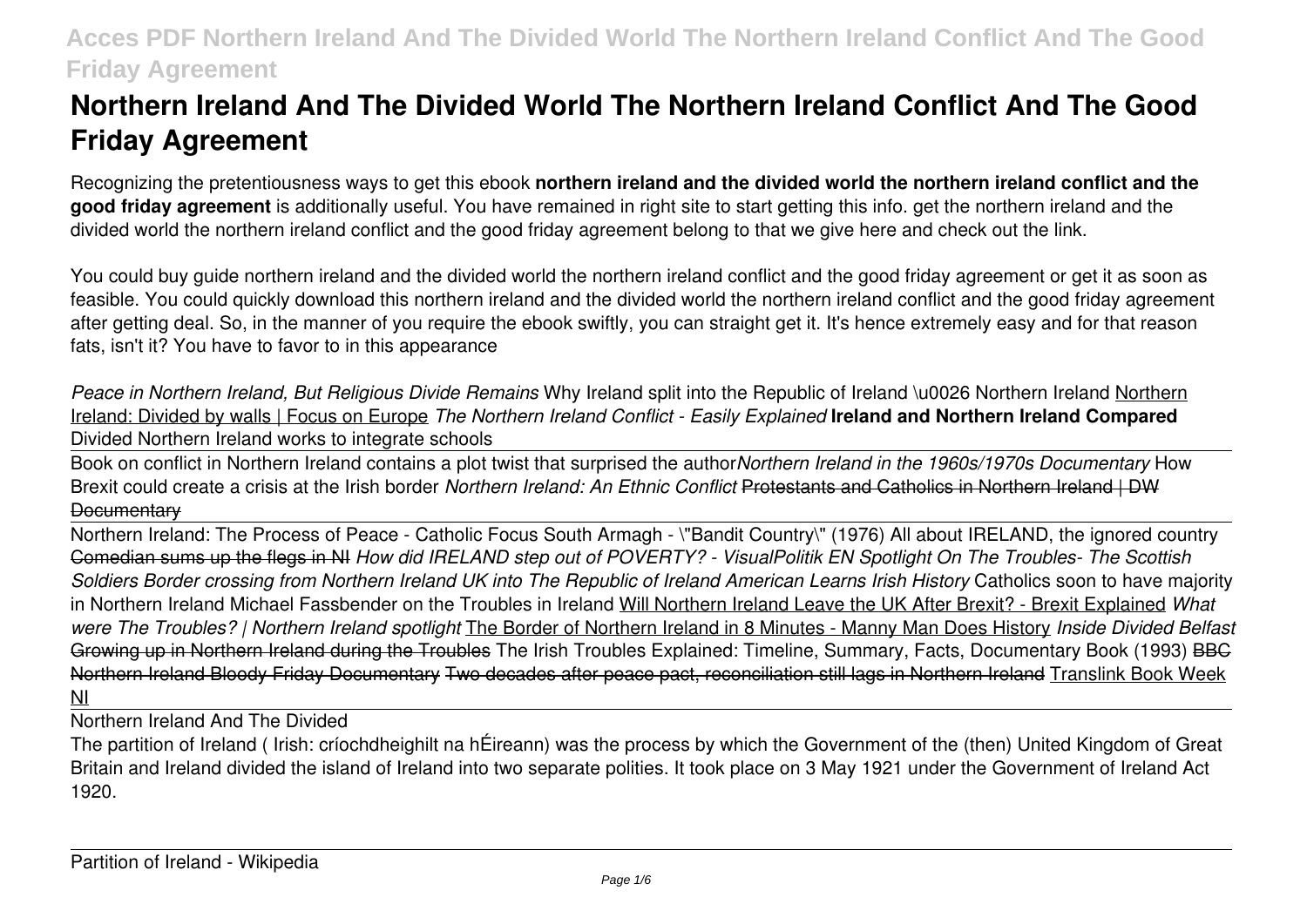Northern Ireland still divided by peace walls 20 years after conflict In Northern Ireland, Catholics and Protestants in urban, working-class neighborhoods continue to be segregated 20 years after...

Northern Ireland still divided by peace walls 20 years ...

The official division of the country of Ireland into two separate regions – Northern and Southern Ireland – took place in May 1921, through an act passed by the British Parliament. The original intention was for both regions to remain within the United Kingdom , but the Irish War of Independence led to the south seceding from the UK in 1922, while Northern Ireland opted to remain.

The Partition Of Ireland: A Short History

The Republic of Ireland and Northern Ireland came into existence in 1921 after Ireland was politically divided into the two distinct regions. The partitioning was done in line with the 1920 Government of Ireland Act which was provided under the Anglo-Irish Treaty.

What Are The Differences Between Northern Ireland And The ...

The island of Ireland comprises the Republic of Ireland, which is a sovereign country, and Northern Ireland, which is part of the United Kingdom. The Republic of Ireland endured a hard-fought birth. Ruled from Great Britain since the 13th century, its citizens, many of them suppressed Catholics, struggled to remove themselves from British domination for the next several hundred years.

Why Is Ireland Two Countries? | Britannica

Twenty years after the Belfast Agreement, Northern Ireland is just as divided as it was before the historic deal and, contrary to assumptions, younger people are as polarised as older voters. An exclusive poll for Sky News found that 51% of people have few or no friends of a different religion.

Belfast: A city still divided two decades after the Good ...

Northern Ireland is still a very deeply divided society. In those areas where an actual physical barrier has had to be erected, the numbers tell the story. There are now a total of 109 peace walls...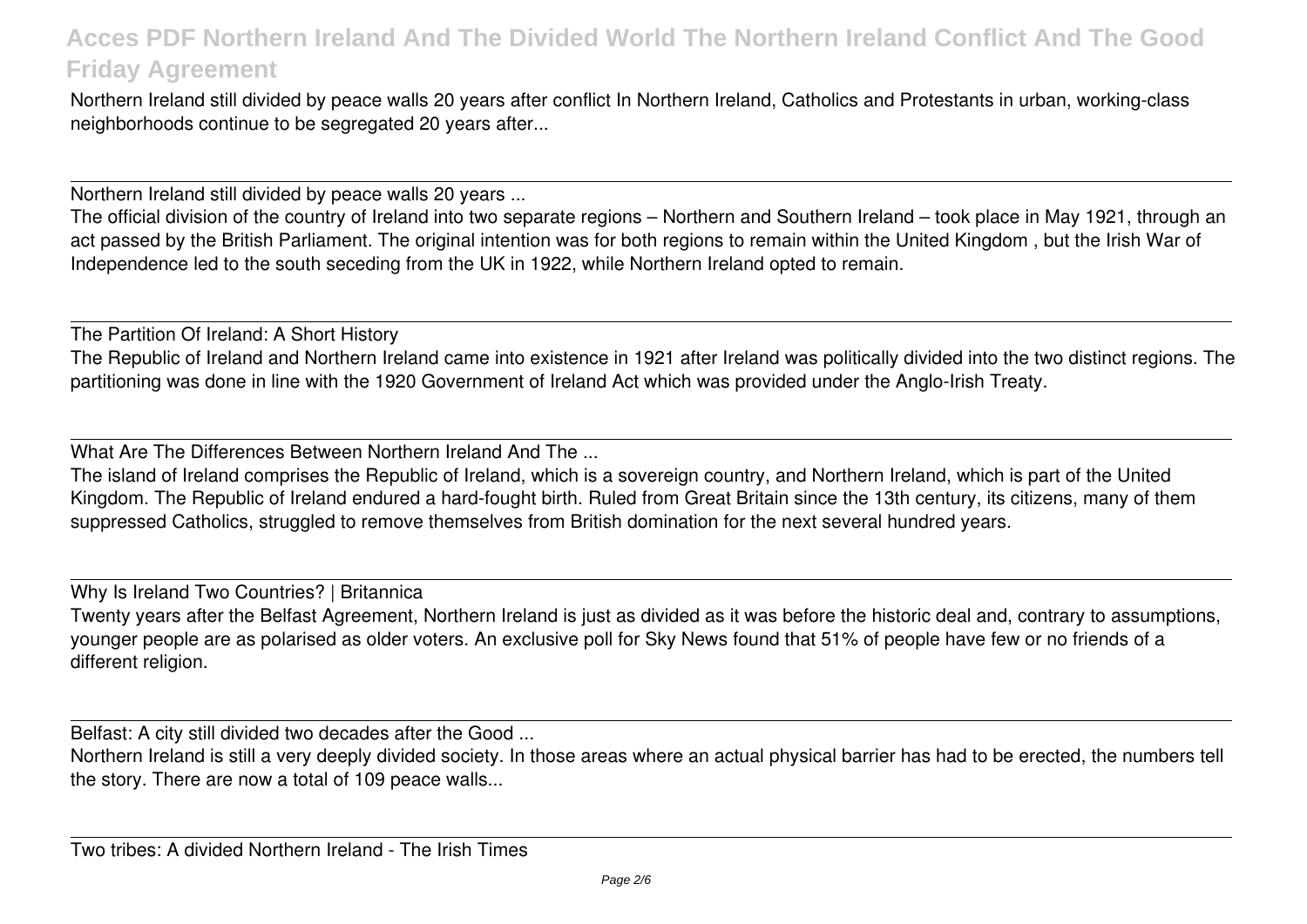It was estimated in 2004 that 92.5% of public housing in Northern Ireland was divided along religious lines, with the figure rising to 98% in Belfast. Self-segregation is a continuing process, despite the Northern Ireland peace process.

Segregation in Northern Ireland - Wikipedia Northern Ireland, part of the United Kingdom, lying in the northeastern quadrant of the island of Ireland, on the western continental periphery often characterized as Atlantic Europe. Northern Ireland is sometimes referred to as Ulster, although it includes only six of the nine counties which made up that historic Irish province.

Northern Ireland | Geography, Facts, & Points of Interest ...

DUP leader Peter Robinson is also Northern Ireland's first minister. Sinn Fein - The largest nationalist party in Northern Ireland. It is seen as the political arm of the IRA and is the second ...

Northern Ireland's violent history explained - BBC News Northern Ireland's 'Troubles' could show where Hong Kong is heading When we'd set off to do our sun salutations, my mother and I hadn't known we'd already spent the last night in Our Home.

From Northern Ireland's Troubles to present-day Hong Kong ...

The island of Ireland is divided into two separate jurisdictions: the Republic of Ireland and Northern Ireland. The Republic of Ireland, which makes up the southern portion of the country, is independent from the United Kingdom, while Northern Ireland is part of the UK.

Ireland vs Northern Ireland - Difference and Comparison ...

The violence in Northern Ireland has been driven by conflict over the political status of the region. The Protestant community generally favors continuing political union with the United Kingdom.Hardliners are known as 'Loyalists'. The Catholic community generally favours closer links with the Republic of Ireland, with some committed to a United Irish Republic.

Northern Ireland — Peace Insight

The Island of Ireland is divided between The Republic of Ireland and Northern Ireland because of the Ulster Plantation. The Ulster Plantation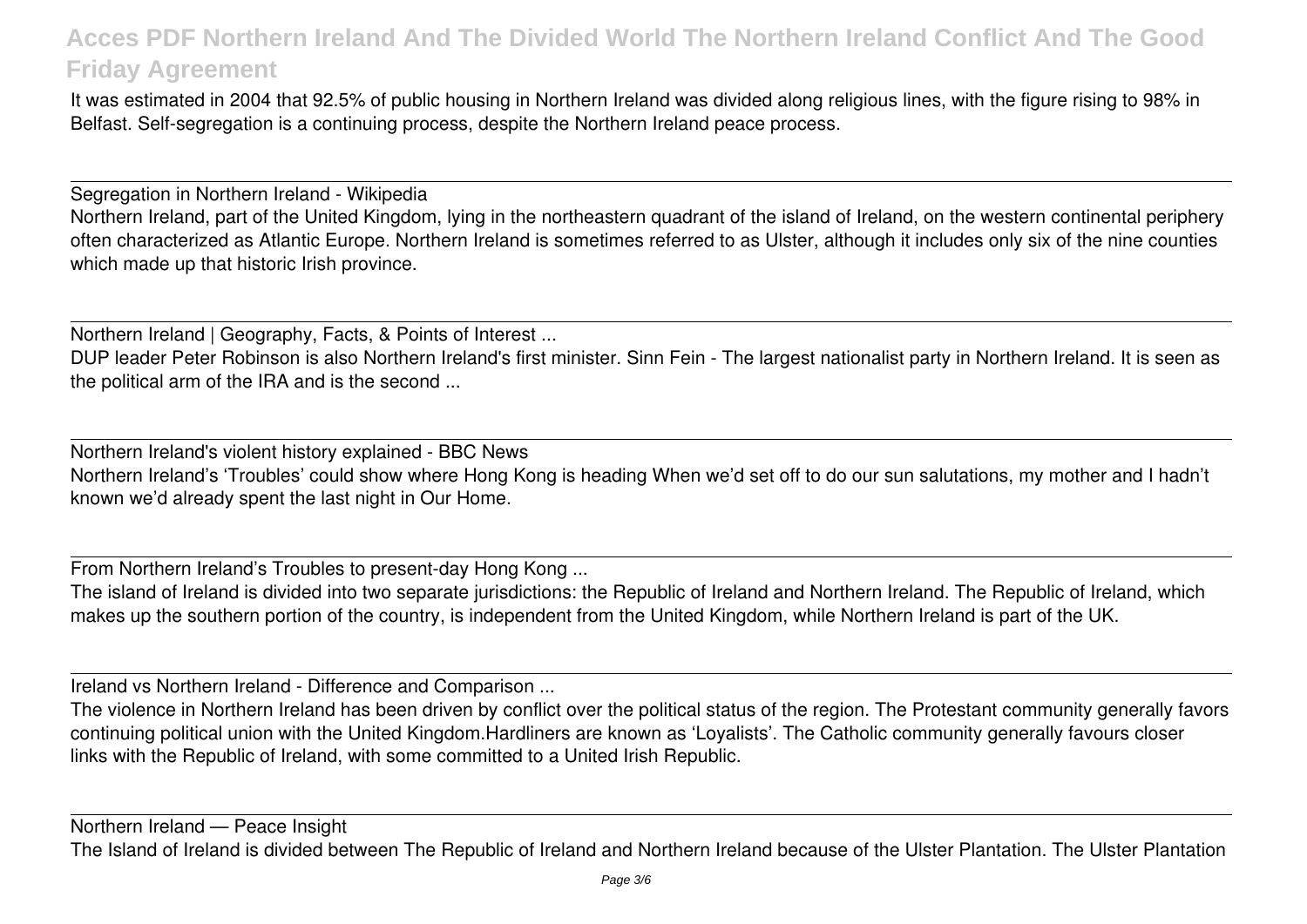was the organized colonization of Ulster by allowing settlers from England and Scotland (who were mainly Protestant and spoke english.

Why is Northern Ireland not a part of the Republic of ...

The Divided Society project has digitised and catalogued a significant section of the Northern Ireland Political Collection. Over 500 periodical titles relating to the conflict and peace process are available to search and consult.

Divided Society

Northern Ireland is a deeply divided society that, up until recently, was engaged in a violent ethno-political conflict. With its roots stretching back to the 17th century (some sources go as far back as the 12th century) the protracted conflict in Northern Ireland seemed unlikely to reach a peaceful settlement.

Northern Ireland: A Deeply Divided Society Conflict ...

In the circumstances, the path of least conflict was for the Republic of Ireland to be formed, without the six counties in the North, which remained a part of the UK and became Northern Ireland. After decades of conflict over the six counties known as the Troubles, the Good Friday agreement was signed in 1998.

Why is Ireland split into two countries? Ireland's divided coronavirus policies. Northern Ireland and the Republic of Ireland complain that they learn of each other's plans through the media. DUBLIN — The two parts of Ireland cannot get on the same page when it comes to COVID-19, and experts say it's driving up the death rate.

Written by a leading group of scholars in the field, this unique volume examines post-Agreement Northern Ireland. It shatters the myth that Northern Ireland is 'a place apart' - its conflict the result of peculiarly local circumstances. Northern Ireland is compared with other divided societies in four continents, including the Aland Islands, the Basque Country, Canada, Cyprus, Corsica, East Timor, Israel/Palestine, Lebanon, Puerto Rico, South Africa, South Tyrol and Sri Lanka. The collection shows that comparative analysis is essential for understanding the dynamics of Northern Ireland's conflict and ethnic conflict in general. It also shows the value of comparative analysis for conflict management. The contributors offer a wealth of suggestions on how to consolidate or change the landmark Agreement that Northern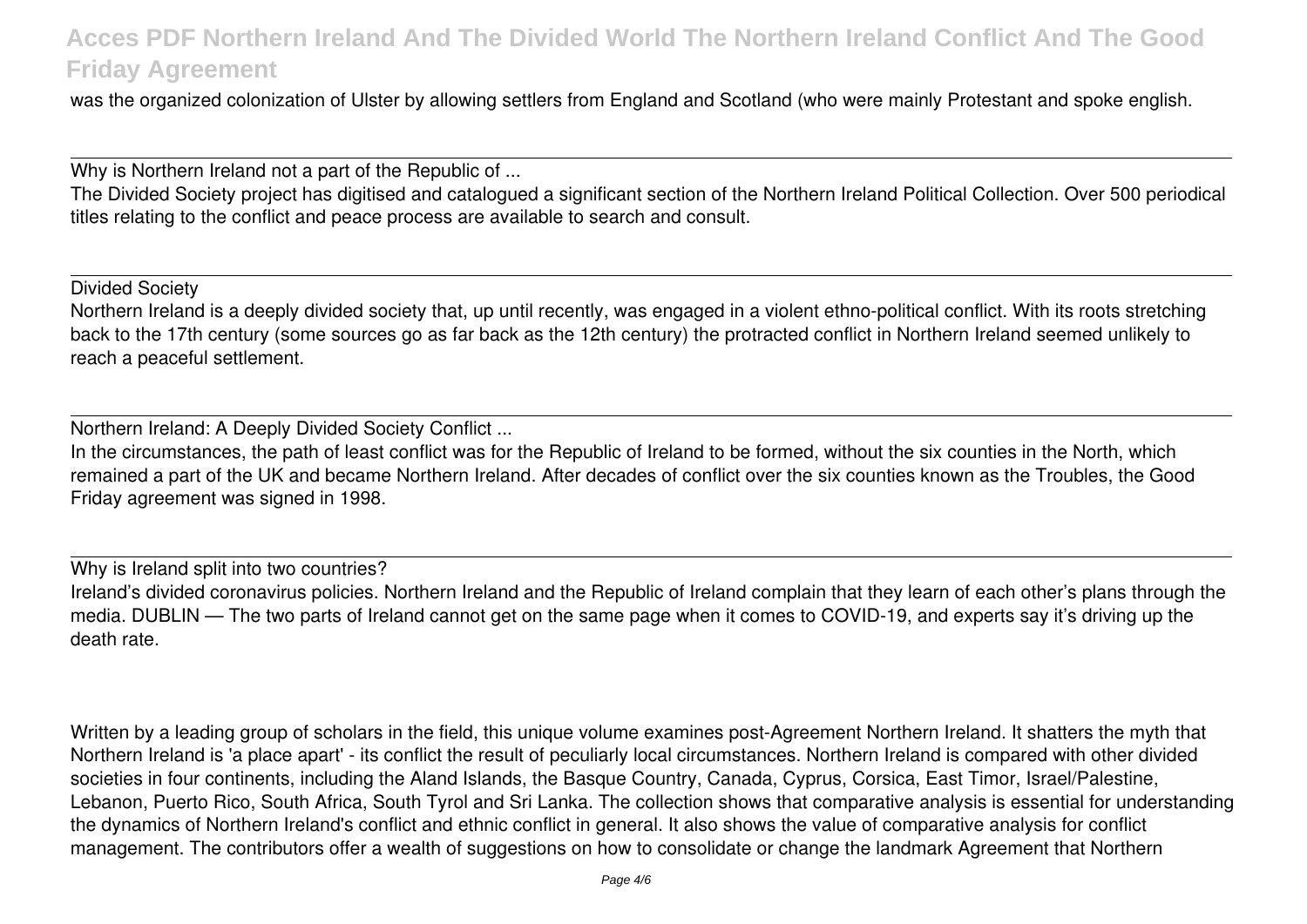Ireland's political parties reached in April 1998.

Written by a leading group of scholars in the field, this unique volume examines post-Agreement Northern Ireland. It shatters the myth that Northern Ireland is 'a place apart'. The book compares the conflict in Northern Ireland with other divided societies worldwide and argues that comparative analysis is essential for understanding the dynamics of Northern Ireland's conflict and ethnic conflict in general.

The ongoing Irish peace process has renewed interest in the current social and political problems of Northern Ireland. In bringing together the issues of gender and inequality, Women Divided, a title in the International Studies of Women and Place series, offers new perspectives on women's rights and contemporary political issues. Women Divided argues that religious and political sectarianism in Northern Ireland has subordinated women. A historical review is followed by an analysis of the contemporary scene-- state, market (particularly employment patterns), family and church--and the role of women's movements. The book concludes with an in-depth critique of the current peace process and its implications for women's rights in Northern Ireland, arguing that women's rights must be a central element in any agenda for peace and reconciliation.

This book collects some of the major essays, past and new, of two of the leading authorities on the Northern Ireland conflict. It is unified by the theory of consociation, one of the most influential theories in the regulation of conflicts. The authors are critical exponents of the approach, and several chapters explain its attractions over alternative forms of conflict regulation. The book explains why Northern Ireland's national divisions have made the achievement of aconsociational agreement particularly difficult. The issues raised in the book are crucial to a proper understanding of Northern Ireland's past and future, which, the authors argue, is likely to involve some type of consociational democracy, whether or not the one agreed to on Good Friday ..... The issuesaddressed are not particular to Northern Ireland. They are relevant to a host of other divided territories, including Cyprus, Kosovo, Macedonia, Sri Lanka, Nigeria, and Afghanistan. The book is therefore vital reading not just for Northern Ireland specialists, but also for anyone interested in consociation and in the just and durable regulation of national and ethnic conflict.

Argues that Northern Ireland ignores all but the two embattled dominant groups, and discusses the situations of the Chinese, Travellers, Indians, Pakistanis, and Jews

Consociational power sharing is increasingly gaining ground, right around the world, as a means for resolving political conflict in divided societies. In this volume, edited by Rupert Taylor, nineteen internationally-respected scholars engage in a lively debate about the merits of the theory underlying this approach. The volume focuses specifically on one of the leading cases under the global spotlight, the Northern Ireland conflict, and brings together the most prominent proponents and opponents of consociationalism. Northern Ireland's transition from war to peace is seen by consociationalists as flowing from the historic Belfast Agreement of 1998, and specifically from the Agreement's